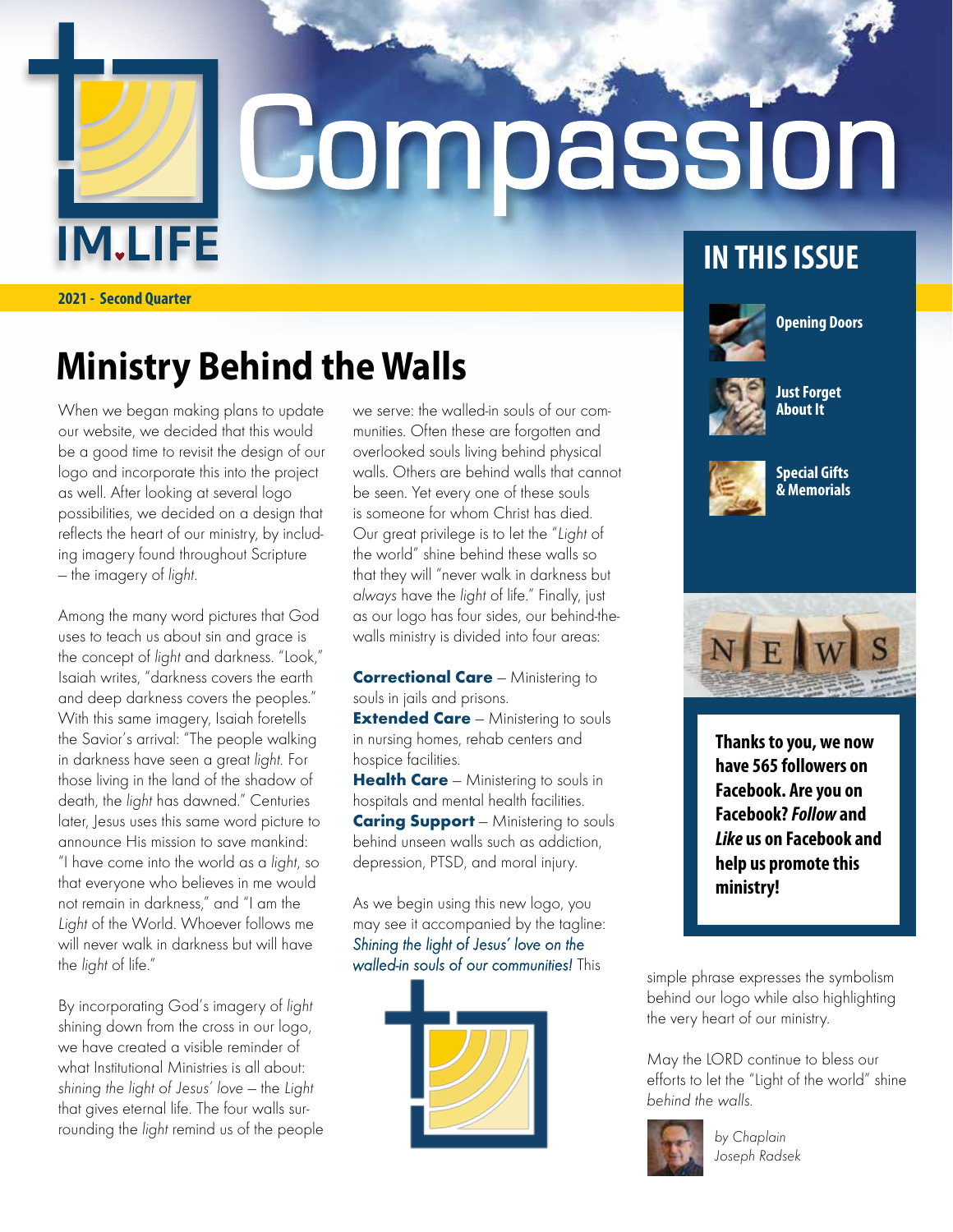## **Opening Doors**

Despite all the turmoil caused by the pandemic, 2020 was actually an incredible year for Institutional Ministries. While COVID closed the doors to in-person contact with inmates, God used this illness to open new doors for us.

Amid the COVID panic, inmates began turning, not to scientific experts, but to God's Word for comfort, by requesting email devotions from our ministry. We began supplying devotions six days a week and soon found ourselves so flooded with requests that we daughtered a congregation of inmates in no time at all. As of today, our devotion list has grown to over 225 grateful recipients, extremely thankful for our ministry.

One thankful inmate wrote:

Dear Pastor Henselin,

 Thank you for your letter inviting me to begin receiving Christian Devotions from Institutional Ministries.

 Yes, I cannot tell you what a wonderful blessing it has been to have your Chaplains shepherding the Institutions I have lived in for more than 30 years now. It has been one of the great honors of my life to learn about God's word through this string of wonderfully gifted and inspired teachers. I will forever be grateful for the certitude their combined teaching has given me regarding my eternal Salvation through our Lord and Savior Jesus Christ.

 Sincerely, (Inmate name withheld)

Our prayer is that the COVID shutdowns will end soon and we will be able to resume our face-to-face ministry with inmates. But in the meantime, God has opened a door for ministry, which I expect to remain open, even when the prison doors finally reopen. To say it another way, I see God is doubling our outreach through COVID!



by Pastor Philip Henselin Executive Director

*"God used this illness to open new doors for us."*

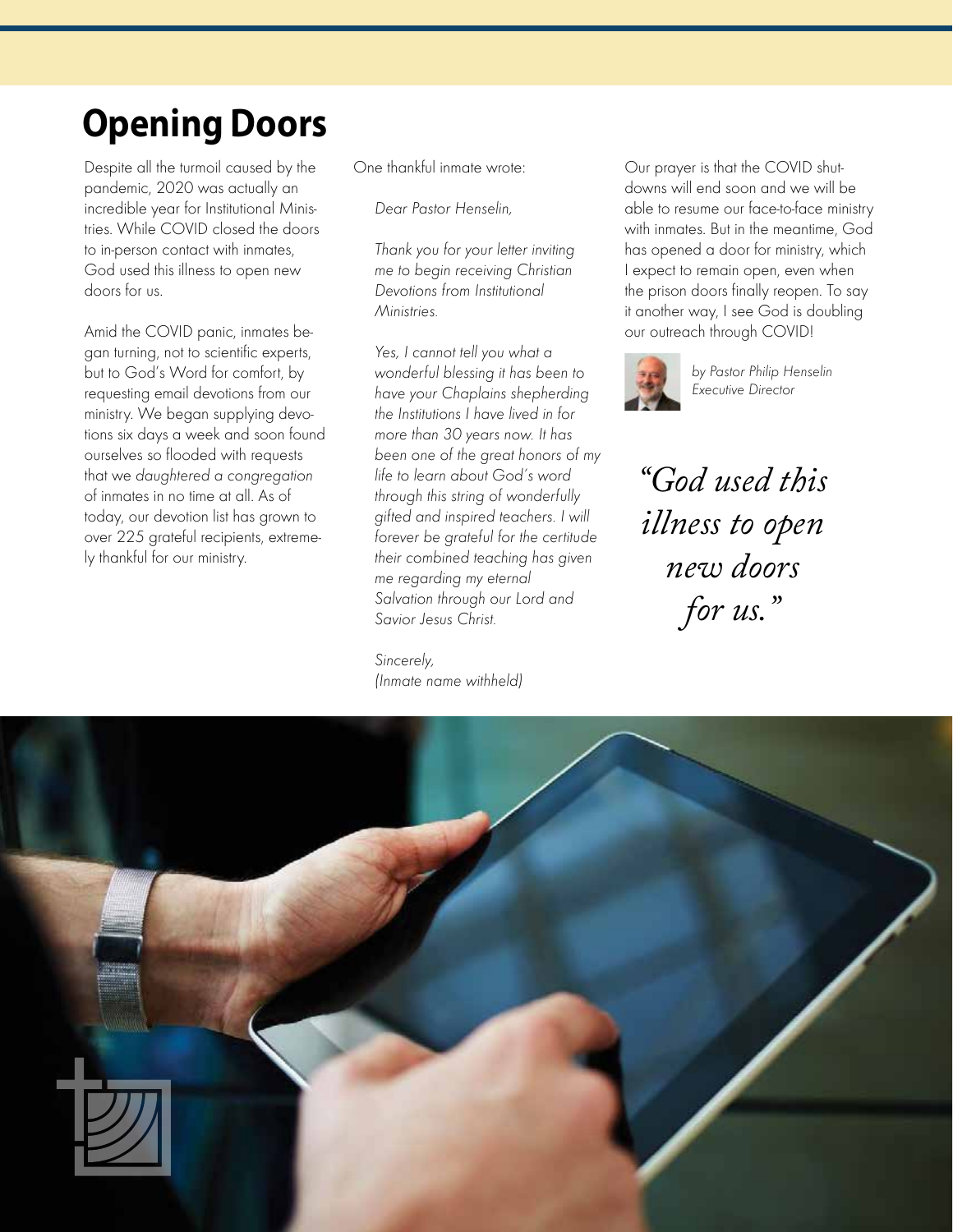#### **Just Forget About It**

The older lady looked tired. Admittedly, she had experienced several painful events in her life — a "series of downfalls" as she put it. "I just want to forget about all of this and move forward," she said. I understood where she was coming from. How many times haven't I just wanted to act like something never happened and just move on. While many have tried to erase a painful event with the use of drugs or alcohol, it doesn't work. You just can't wipe away a memory stored in your brain just because it's painful.

As it turned out, this mother and grandmother of six had been recently arrested for her third DUI. She wanted it to be her last. From what she said, it was clear that her children were getting tired of her behavior. I told her that while we cannot erase our past, God can help us face it head on, by admitting our failures and seeking his help to heal and move forward.

God isn't one to encourage forgetting. As a matter of fact, from a brief study I did on the words "forget" and "remember," I discovered that the word "remember" is in the Bible four times more than the word "forget." What's more, when the word "forget" is used, it is most often preceded by the words "do not." God wants us to remember, and He especially wants us to remember how He has atoned for our sin through the death of His Son.

With God's love and wisdom, let us not forget (1) how He has taken care of us every day of our lives; (2) how He has given everything for us to be with Him someday in Heaven; (3)

how our good God sees and knows all that has happened and knows how to take care of it; and (4) how we are written on the palms of His hands and will never forget us.

In time, as we work through the things we've been running from, they will become less scary. We won't feel the need to hide from them. With God's help, we may even see His amazing plan for us. While we may feel at

*"...while we cannot erase our past, God can help us face it head on,..."*

times that He has forgotten us, God has promised that He will never leave us or forsake us regardless of our history of "downfalls" and hurts.

We may then find that we have more energy to remember who we are as God's creation. We will cherish who we are in Jesus and that God remembers our sin no more. With a focus of faith and moving forward, we will look ahead to even more awesome adventures with Jesus by our side.